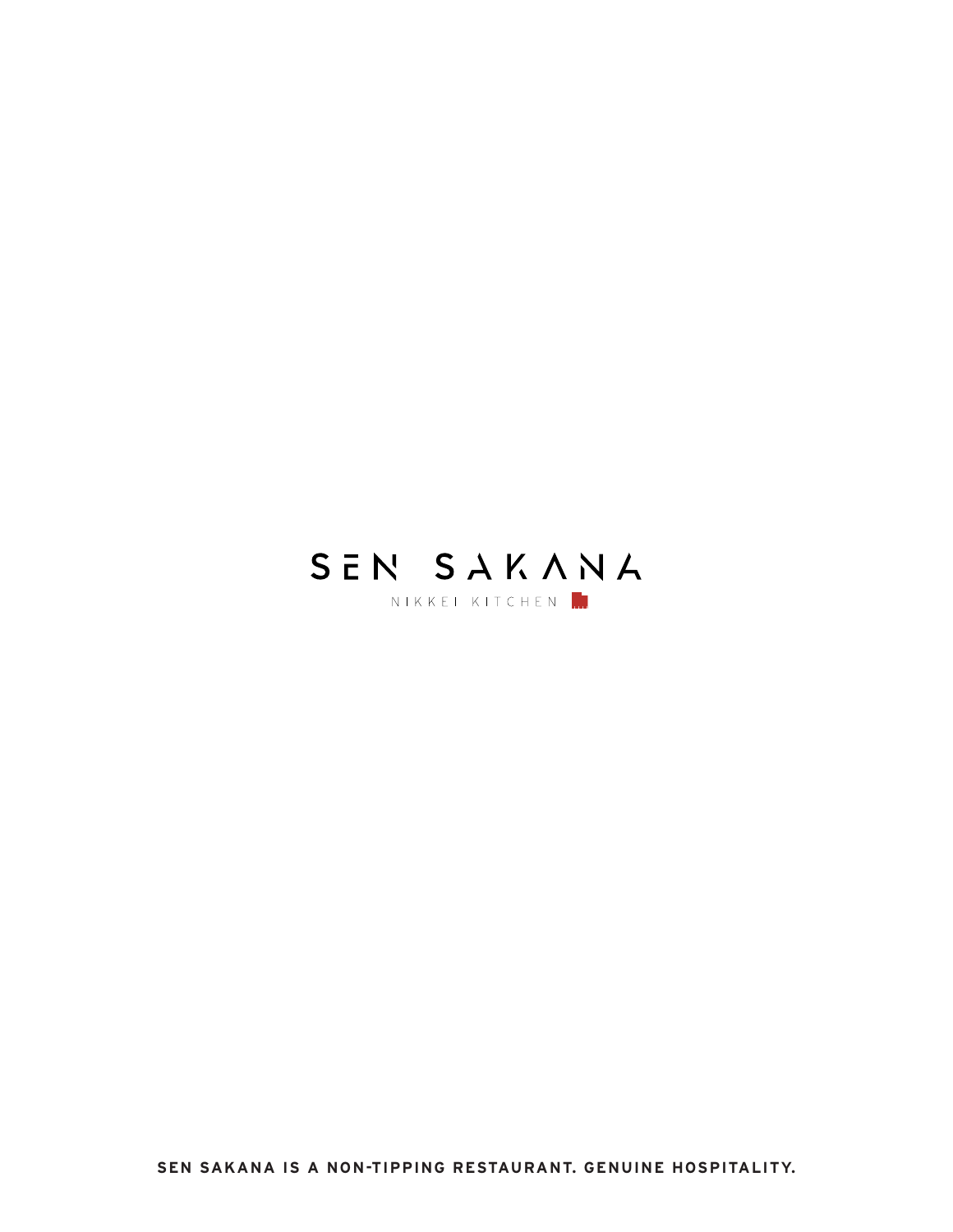In the 1850's Japanese immigrants traveled to Peru to work on railroads, sugar plantations, and other agriculture jobs. They found a new home and gave Peru the rigor of their cuisine... orderly, intricate, and delicate. Th n the 1850's Japanese immigrants traveled to Peru to work on railroads, sugar plantations, and other agriculture jobs. They found a new home and gave Peru the rigor of their cuisine… shared the flavors and practices of their cultures, creating a new style of food: Nikkei Cuisine.

Nikkei is an intense intercultural exchange, expressing the diversity of flavors born from the union of two age-old civilizations. It is a cuisine whose identity is constantly being redefined and enriched, making it an exciting one to work with.

The name Sen Sakana – Japanese for "one thousand fish" – refers to the 1,000 different species that are said to swim in the waters off Peru.

We invite you to taste our recipes, engage with our team, and explore the culinary romance of Japan and Peru.

Ari Gato and Gracias,

Mina Newman

Taku Nagai

Sang Hyun Lee

## **NIKKEI EXPERIENCE**

A Collection of Our Signatures per Person for the Table **125**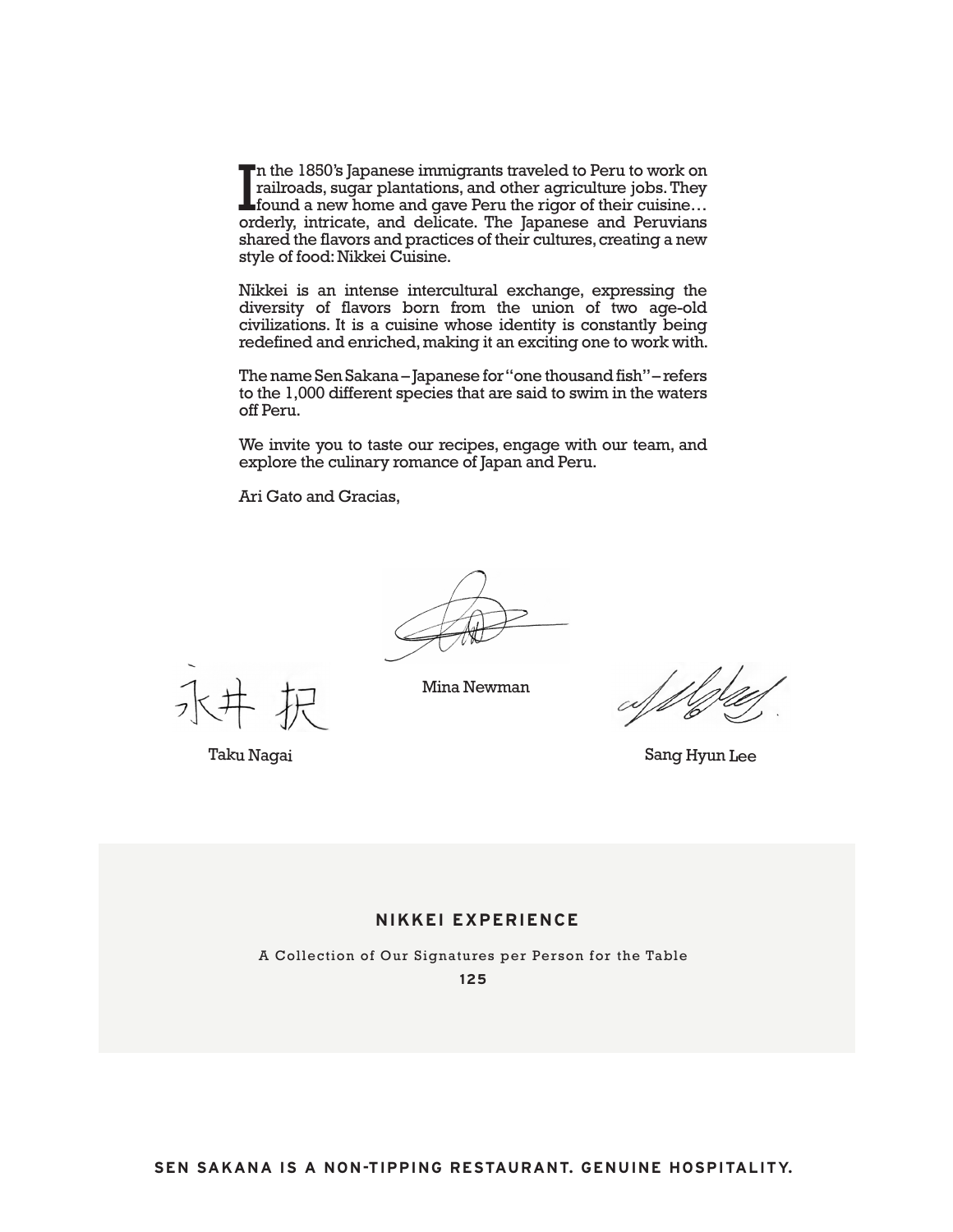# **SMALL PLATES**

## **COLD**

| <b>HOUSE CRAFTED TOFU</b><br>Bonito Flakes, Dashi Amarillo, Ikura,<br>Oba, Avocado              | 14              | <b>HARUMAKI</b><br>Spicy Tuna, Yuzu Scallop, Guacamole,<br>Micro Oba, Crispy Spring Roll Skin          | 16 |
|-------------------------------------------------------------------------------------------------|-----------------|--------------------------------------------------------------------------------------------------------|----|
| YAMITSUKI "ADDICTIVE" CUCUMBER<br>Shio Kombu, Aji Amarillo Sauce,<br>Crispy Quinoa, Sesame Seed | 9               | CAUSA "ONIGIRI"<br>Yellow and Purple Potato Causa, Spicy Salmon,<br>Spicy Crab, Ikura, Nikkei Furikake | 15 |
| <b>BABY ARUGULA AND ONION SALAD</b><br>Cilantro, Bonito Flakes, Cancha, Nori,<br>Ponzu Dressing | 15              | <b>TRICOLOR QUINOA</b><br>Razor Vegetables, Avocado, Black Olives,<br>Petit Greens, Lime Dressing      | 16 |
|                                                                                                 |                 | HOT                                                                                                    |    |
| CHILCANO DE POLLO<br>Black Feather Chicken Stock, Tsukune,                                      | 12 <sup>2</sup> | <b>SHRIMP CRAB GYOZA</b><br>Crispy Veil, Lime Ponzu, Cilantro                                          | 15 |

| Ginger, Cilantro                                                                        |    |                                                    |
|-----------------------------------------------------------------------------------------|----|----------------------------------------------------|
| <b>SOPA DE MISO</b><br>Pork Belly, Vegetables, Sen Rayu                                 | 9  | <b>SALCHIPAPA</b><br>Kurobuta Saus<br>Miso Mustard |
| <b>CRISPY TEBASAKI NIKKEI</b><br>Black Feather Chicken Wing,<br>Aji Panca Amakara Sauce | 14 | <b>JALEA</b><br>Crispy Corvin<br>Salsa Criolla,    |
| YUCCA QUESO CROQUETTES                                                                  | 12 | <b>JAPANESE C</b>                                  |

Huancaina Sauce, Lime Daikon

**CEVICHE SLIDER 14** Steamed Sweet Potato Bun, Crispy Corvina, Salsa Criolla, Oba, Acevichado Sauce

|    | Crispy Veil, Lime Ponzu, Cilantro                                                                    |    |
|----|------------------------------------------------------------------------------------------------------|----|
| 9  | <b>SALCHIPAPAS</b><br>Kurobuta Sausage, Baby Potatoes,<br>Miso Mustard, Salsa Verde                  | 14 |
| 14 | <b>JALEA</b><br>Crispy Corvina, Shrimp, Calamari, Yuca,<br>Salsa Criolla, Aji Amarillo Tartare Sauce | 22 |
| 12 | <b>JAPANESE CHICKEN CURRY EMPANADA</b><br>Minced Chicken with Curry                                  | 7  |
| 14 | PISCO ROASTED PORCON<br><b>MUSHROOM EMPANADA</b><br>Queso Cremoso and Huacatay                       | 8  |

EB

# **FOR THE TABLE:**

**ROOT VEGETABLE CHIPS** - Charred Tomato Rocoto Dip 8 **MAR Y TIERRA EDAMAME** - Dashi Marinated and Charred 8 **SHISHITO PEPPERS** - Bonito Flakes, Yuzu Salt 8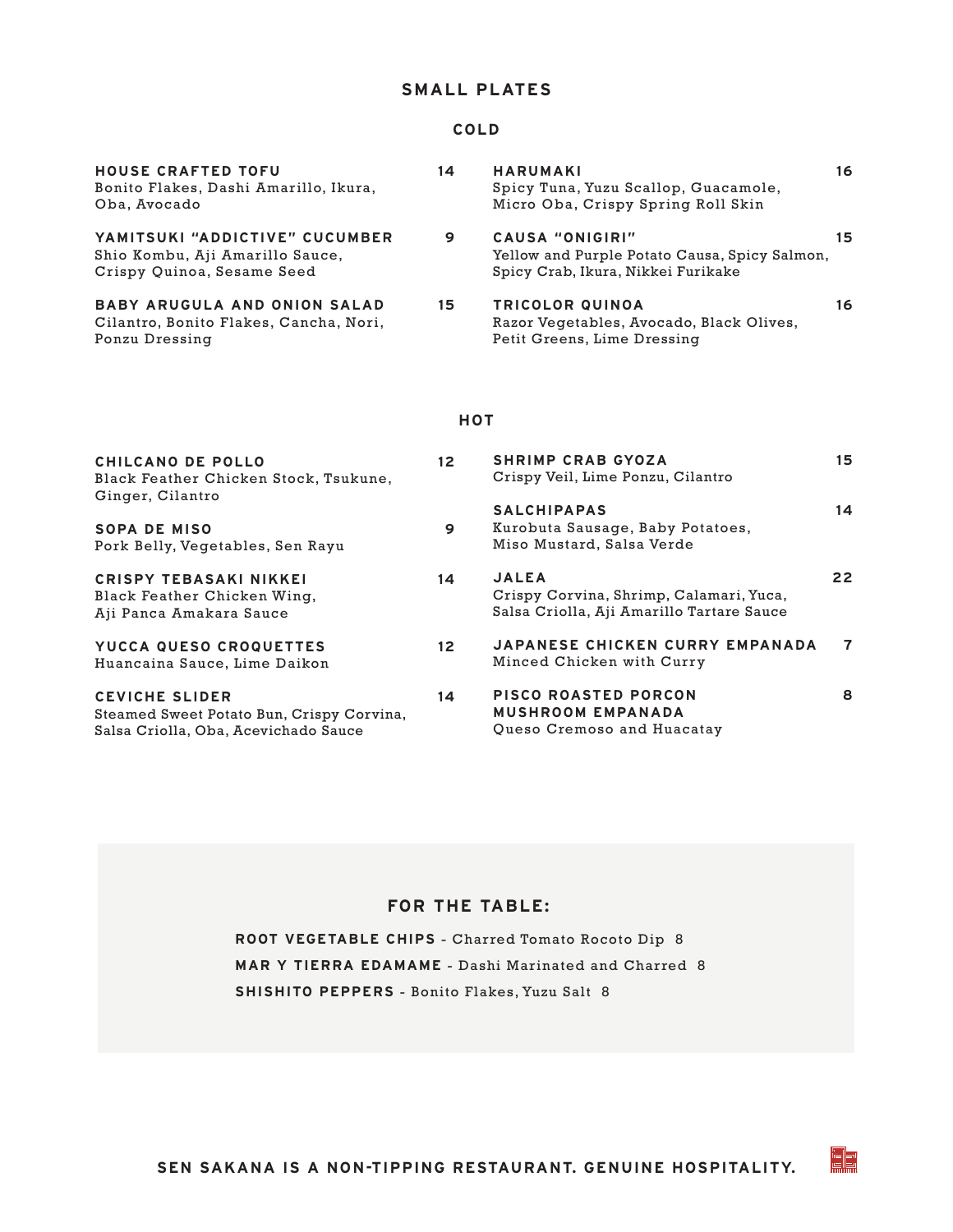### **CEVICHES TIRADITO**

Citrus Marinated Fish Sashimi Meets Ceviche

| CEVICHE DE PESCADO<br>Corvina, Lime Juice, Aji Limo, Cilantro,<br>Leche de Tigre | 20 | <b>MADAI</b><br>Red Snapper, Pink Peppercorns, Shio Kombu,<br>Harumaki Crisps, Aji Amarillo Mango Sauce | 24 |
|----------------------------------------------------------------------------------|----|---------------------------------------------------------------------------------------------------------|----|
| NIKKEI CEVICHE<br>Torched Salmon, Cancha, Oba,<br>Yuzu Leche de Tigre            | 20 | <b>MAGURO</b><br>Big Eye Tuna, Kaiware Sprouts, Pickled Radish,<br>Jalapeño Cilantro Sauce              | 22 |
| <b>HOT SHRIMP CEVICHE</b><br>Japanese Mushrooms, Ginger,<br>Shrimp Dashi         | 22 | <b>GYU TATAKI</b><br>Washu Beef, Ponzu Jure, Aji Limo,<br>Sen Sakana Criolla, Micro Oba                 | 28 |

# **KUSHIYAKI**

Robata Grilled Skewers, 1 Skewer per Order

|--|--|--|--|

| <b>BUTA TOMATO</b> | <b>BUTA SHIMEJI</b> | <b>BUTA QUESO CREMOSO</b> | <b>BUTA OBA</b>  |
|--------------------|---------------------|---------------------------|------------------|
| Mini Tomato        | Shimeji Mushroom    | Peruvian Cheese           | Oba Leaf wrapped |
| wrapped            | wrapped in          | wrapped in                | in Pork Belly    |
| in Pork Belly      | Pork Belly          | Pork Belly                |                  |
|                    |                     |                           |                  |
|                    |                     |                           |                  |

#### **BLACK FEATHER CHICKEN**

| <b>KAWA</b>  | <b>SESERI</b> | <b>REBA</b>   | <b>BONJIRI</b> | <b>TSUKUNE</b> |
|--------------|---------------|---------------|----------------|----------------|
| Crispy       | Chicken Neck  | Chicken Liver | Chicken Tail   | Chicken        |
| Chicken Skin |               |               |                | Meatball       |
|              |               |               |                |                |

#### **BEEF**

**WASHU BEEF FLAP** Cilantro **18**

**ANTICUCHOS DE CORAZON** Beef Heart Peruvian Style **8**

# **ROBATA GRILLED VEGETABLES**

**JALAPEÑO QUESO CREMOSO** Jalapeño Stuffed

**ASPARAGUS** Grated Daikon, Ponzu, Crispy Quinoa **8**

 Peruvian Cheese **8**

**KINOKO** Maitake Mushroom, King Oyster Shimeji Mushroom **10**

**AVOCADO** Lime Ponzu, Sen Criolla, Harumaki Crisps **9**

**JAPANESE SWEET POTATO** Aji Amarillo Butter **7**

**SWEET CORN** Aji Amarillo Lime Butter **7**

### **SEN SAKANA IS A NON-TIPPING RESTAURANT. GENUINE HOSPITALITY.**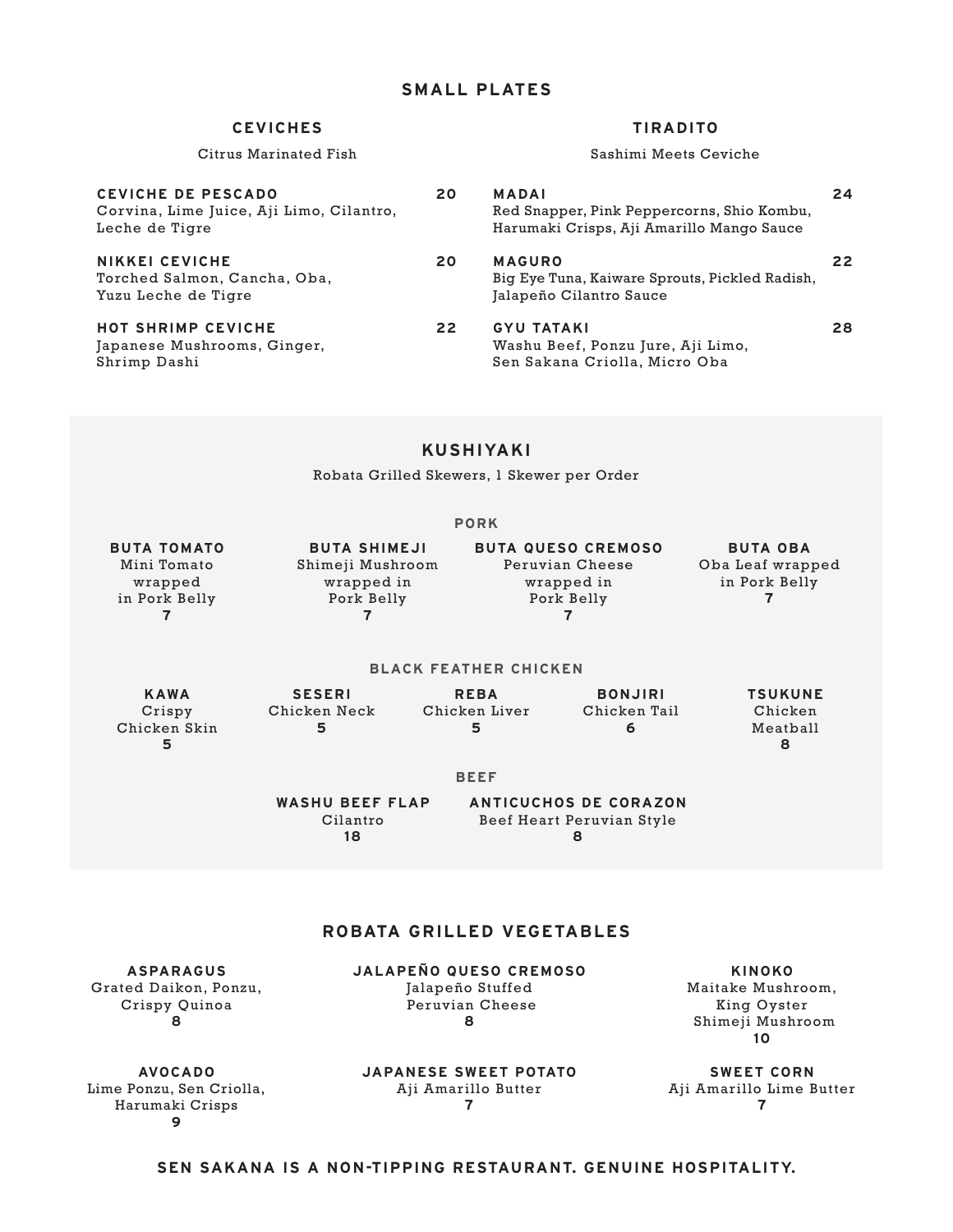# **LARGE PLATES**

| <b>TON KATSU</b><br>Deep Fried Pork Loin, Panko,<br>Japanese Potato Salad, Katsu Sauce                                 | 25 | QUINOA CHAUFA<br>Pork Belly, Brown Rice, Plantains,<br>King Oyster Mushroom, Onsen Egg,<br>Smoked Oshinko | 30 |
|------------------------------------------------------------------------------------------------------------------------|----|-----------------------------------------------------------------------------------------------------------|----|
| <b>CHICKEN NANBAN</b><br>Deep Fried Black Feather Chicken Breast,<br>Quinoa, Black Vinegar Sauce,<br>Aji Tartare Sauce | 26 | <b>SALMON KASUZUKE</b><br>Yuzu Miso Cheese, Maitake Mushroom,<br>Asparaqus                                | 32 |
| OYAKODON "ARROZ A LA NORTEÑA"<br>Grilled Black Feather Chicken Thigh,<br>Green Rice, Organic Egg, Onion,<br>Sen Rayu   | 26 | YAKI SOBA SALTADO DE MARISCOS<br>Shrimp, Clams, Mussels, Calamari, Shishito,<br>Cilantro, Bonito Flakes   | 32 |
| WASHU SKIRT STEAK WITH TACU TACU<br>Canary Bean Rice, Organic Egg                                                      | 38 | <b>GRILLED WHOLE MARKET FISH</b><br>Grated Lime Daikon, Ponzu,<br>Peruvian Japanese Ginger Sauce          | 40 |

# **SIDES:**

# **YUCCA FRIES** 7 | **ARROZ A LA NORTEÑA (GREEN RICE)** 6 | **BROWN RICE** 5 **BONITO FLAKES 5** | **WHITE RICE** 4 | **NIKKEI POTATO SALAD** 5

eb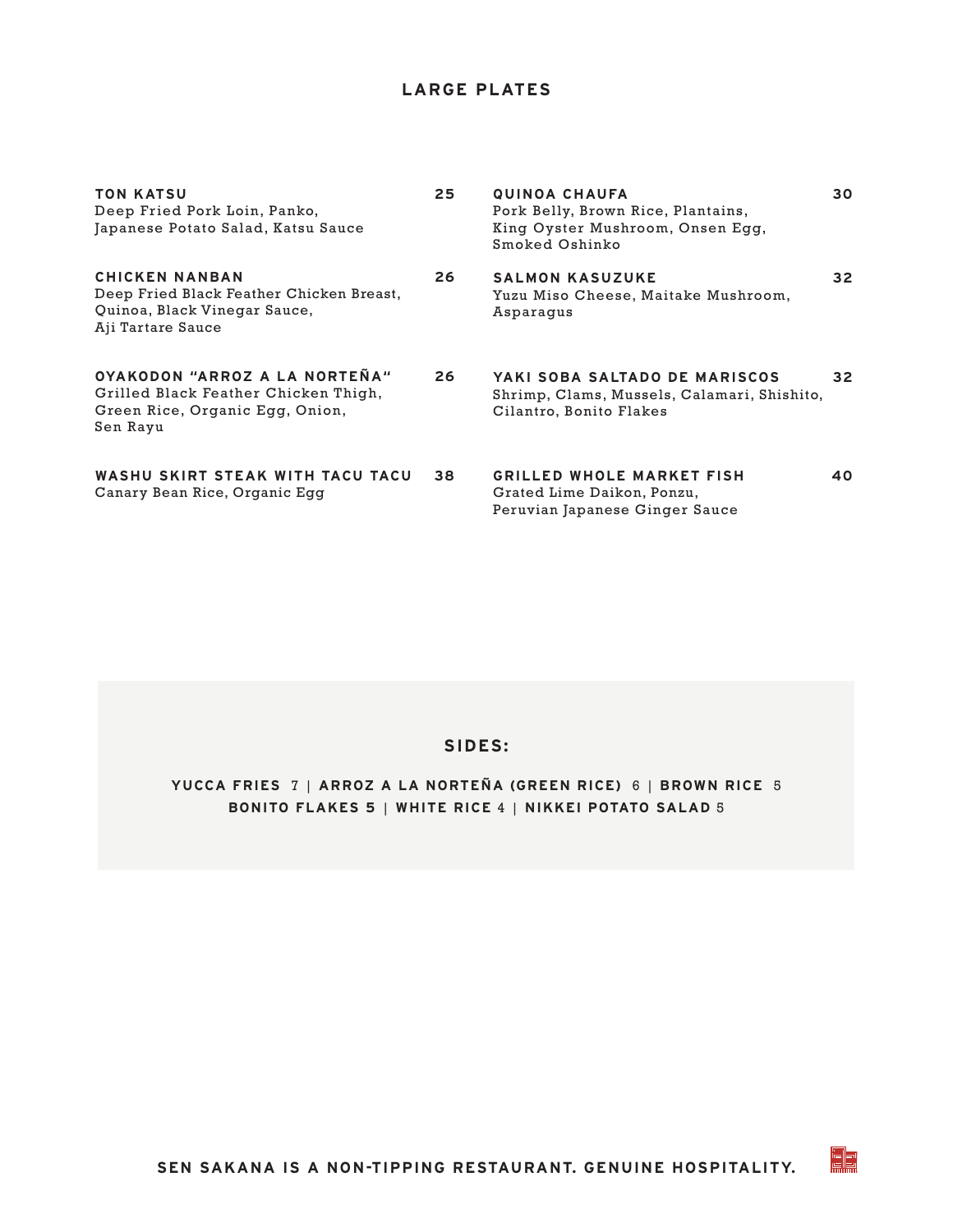# **SUSHI**

## **NIKKEI NIGIRI**

#### 1pc/order

| <b>MAGURO</b><br>Alfonso Olive, Daikon, Green Apple        | 6  | <b>HAMACHI</b><br>Peruvian Green Sauce     | 6               |
|------------------------------------------------------------|----|--------------------------------------------|-----------------|
| <b>SALMON</b><br>Beets, Goose Berry, Shiso                 | 6  | <b>BOTAN EBI</b><br>Chalaca, Ebi Miso      | 11              |
| <b>HOTATE</b><br>Pisco Ponzu Jelly, Lemon Zest, Yuzu Kosho | 6  | UNI<br>Papa Morada, Lemon Zest             | 12 <sup>2</sup> |
| <b>MADAI</b><br>Ume, Aji Amarillo                          | 6  | UNAGI<br>Aji Panka Kabayaki, Sansho, Chive | $\overline{7}$  |
| <b>CHU-TORO</b><br>Nikkei Wasabi                           | 13 |                                            |                 |

\* Nikkei Nigiri Available Classic Style for \$5 per order \* Classic Uni Nigiri - \$11, Classic Chu-Toro - \$12

#### **NIKKEI MAKIMONO**

Add Crispy Quinoa \$2, Nikkei Spicy Aioli \$1

| UNAGI HAKO<br>Rice, Avocado, topped with Crispy Quinoa,<br>Unagi, Tamago, Avocado, Aji Panka Kabayaki,<br>Sansho, Bonito Flakes | 22 | ANDES YAMA<br>Snow Crab, Asparaqus Oshinko, Shiso Maki,<br>topped with Salmon, Beets, Goose Berry, Chive | 24 |
|---------------------------------------------------------------------------------------------------------------------------------|----|----------------------------------------------------------------------------------------------------------|----|
|                                                                                                                                 |    | <b>LIMA FUTO</b>                                                                                         | 21 |
| <b>HON HAMACHI</b>                                                                                                              | 22 | Snow Crab, Tamago, Oboro, Assorted Vegetables                                                            |    |
| Avocado, Kanpyo, Smoked Oshinko,                                                                                                |    | Vegetarian Version Available                                                                             |    |
| Scallion, Asparaqus Maki, topped with                                                                                           |    |                                                                                                          |    |
| Seared Hon Hamachi, Alfonso Olive,                                                                                              |    | <b>ACEVICHADO</b>                                                                                        | 22 |
| Peruvian Smoked Sea Salt                                                                                                        |    | Shrimp, Basil, Avocado, Mango, Maki, topped with                                                         |    |
|                                                                                                                                 |    | Scallop, Acevichado Sauce, Wasabi Sea Salt,                                                              |    |
| <b>UNITATE</b>                                                                                                                  | 26 | Sweet Potato Puree on the side                                                                           |    |
| Scallop, Shiso, Water Cress, wrapped in                                                                                         |    |                                                                                                          |    |
| Isonoyuki Konbu, topped with Uni, Aji Amarillo,                                                                                 |    |                                                                                                          |    |
| <b>MAGURO</b>                                                                                                                   | 25 |                                                                                                          |    |
| Tuna, Avocado, Kanpyo Maki, topped with                                                                                         |    |                                                                                                          |    |
| Chalaca, Pisco Ponzu Jelly, Papa Morada                                                                                         |    |                                                                                                          |    |

# **VEGETABLE MAKIMONO OR HANDROLL**

Add Crispy Quinoa \$2, Nikkei Spicy Aioli \$1

| <b>MIDORI</b><br>Avocado, Cucumber, Smoked Oshinko, Shiso | 12 | YASAI<br>Asparagus, Watercress, Sweet Potato, Kanpyo                             | 12 |
|-----------------------------------------------------------|----|----------------------------------------------------------------------------------|----|
| <b>KANPYO</b><br><b>Braised Gourd</b>                     | 8  | NIKKEI INARI (2 Pieces)<br>House Made Tofu Pocket, Chalaca,<br>Shiitake Mushroom | 10 |
| LUCKY PLUM<br>Ume, Cucumber, Shiso                        | 9  |                                                                                  |    |

## **SEN SAKANA IS A NON-TIPPING RESTAURANT. GENUINE HOSPITALITY.**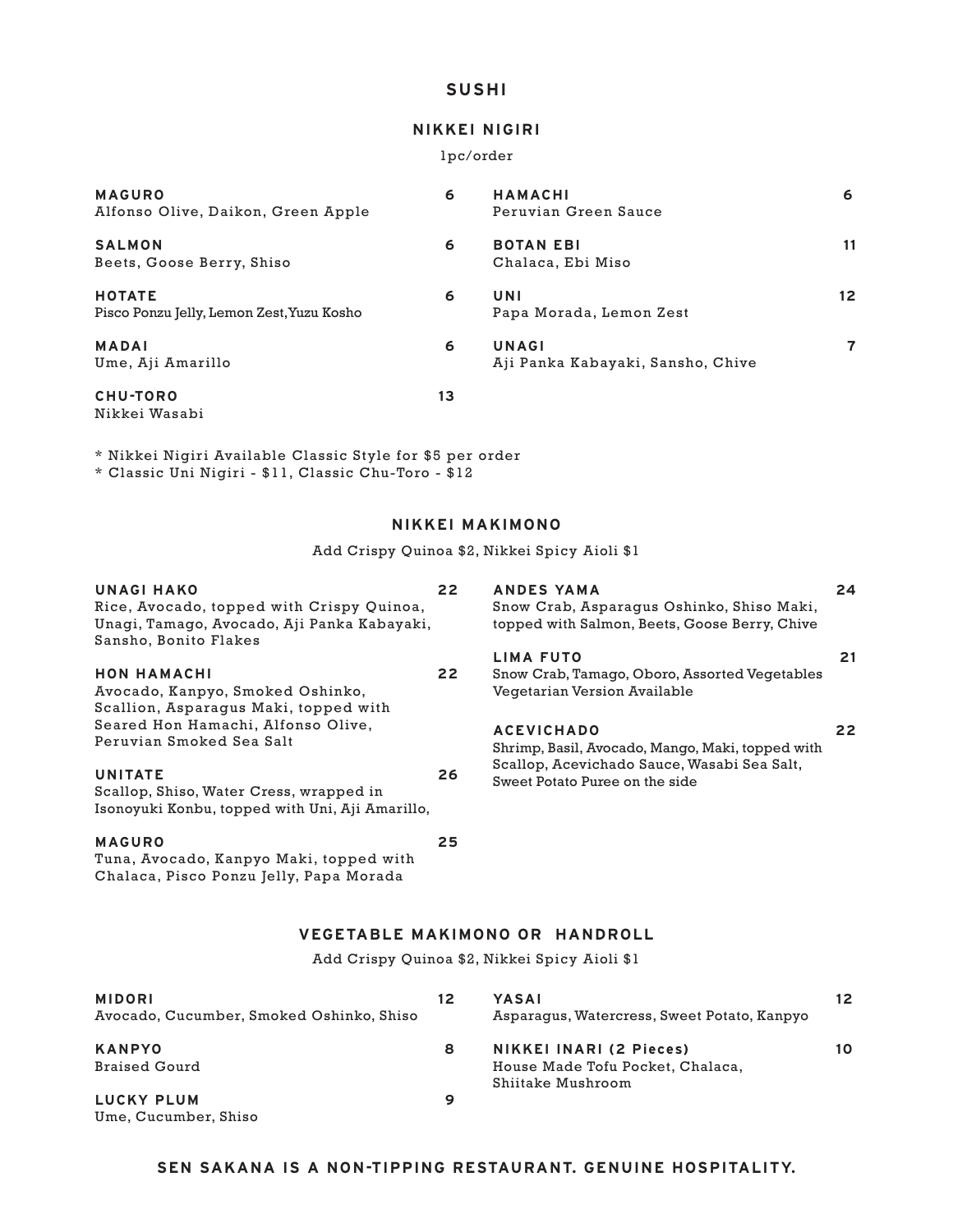## **SUSHI**

# **CLASSIC MAKIMONO OR HAND ROLL**

Add Crispy Quinoa \$2, Nikkei Spicy Aioli \$1

| <b>TEKKA</b><br>Tuna                                             | 12 | <b>SPICY SCALLOP</b><br>Scallop, Shiso, Nikkei Spicy Aioli, Cucumber | 15 |
|------------------------------------------------------------------|----|----------------------------------------------------------------------|----|
| <b>SALMON</b><br>Salmon, Avocado, Shiso                          | 14 | <b>EBI</b><br>Shrimp, Mango, Cucumber                                | 14 |
| <b>NEGIHAMA</b><br>Yellowtail, Yukari, Scallion                  | 12 | UNAGI & AVOCADO<br>Aji Panka Kabayaki, Sansho                        | 15 |
| <b>CALIFORNIA</b><br>Snow Crab, Chive, Lime, Avocado, Cucumber   | 15 | <b>NEGI TORO</b><br>Toro, Scallion, Oshinko                          | 21 |
| <b>SPICY TUNA</b><br>Nikkei Spicy Aioli, Tuna, Scallion, Oshinko | 14 |                                                                      |    |

## **CLASSIC NIGIRI OR SASHIMI**

#### 1pc/order

| <b>SHIMA AJI</b><br>Stripped Jack | 8  | <b>KINMEDAI</b><br>Golden Eye Snapper | 9              |
|-----------------------------------|----|---------------------------------------|----------------|
| <b>HIRAME</b><br>Fluke            | 5  | <b>IKURA</b><br>Salmon Roe            | 8              |
| <b>SABA</b><br>Mackerel           | 5  | <b>TAMAGO</b><br>Egg Omelet           | $\overline{4}$ |
| <b>TORO</b><br>Bluefin Tuna       | 15 | <b>EBI</b><br>Shrimp                  | 5              |
| O-TORO<br>Fatty Bluefin Tuna      | 18 |                                       |                |

# **OMAKASE**

**OMAKASE NIGIRI 80**

**OMAKASE SASHIMI 80**

Chef Choice 12pc Nigiri Chef Choice 12pc Sashimi Chef Choice 10pc Nikkei Nigiri **OMAKASE NIKKEI NIGIRI 80**

EB

**CONSUMING RAW OR UNDERCOOKED MEATS, POULTRY, SEAFOOD, SHELLFISH OR EGGS MAY INCREASE YOUR RISK OF FOODBORNE ILLNESS**